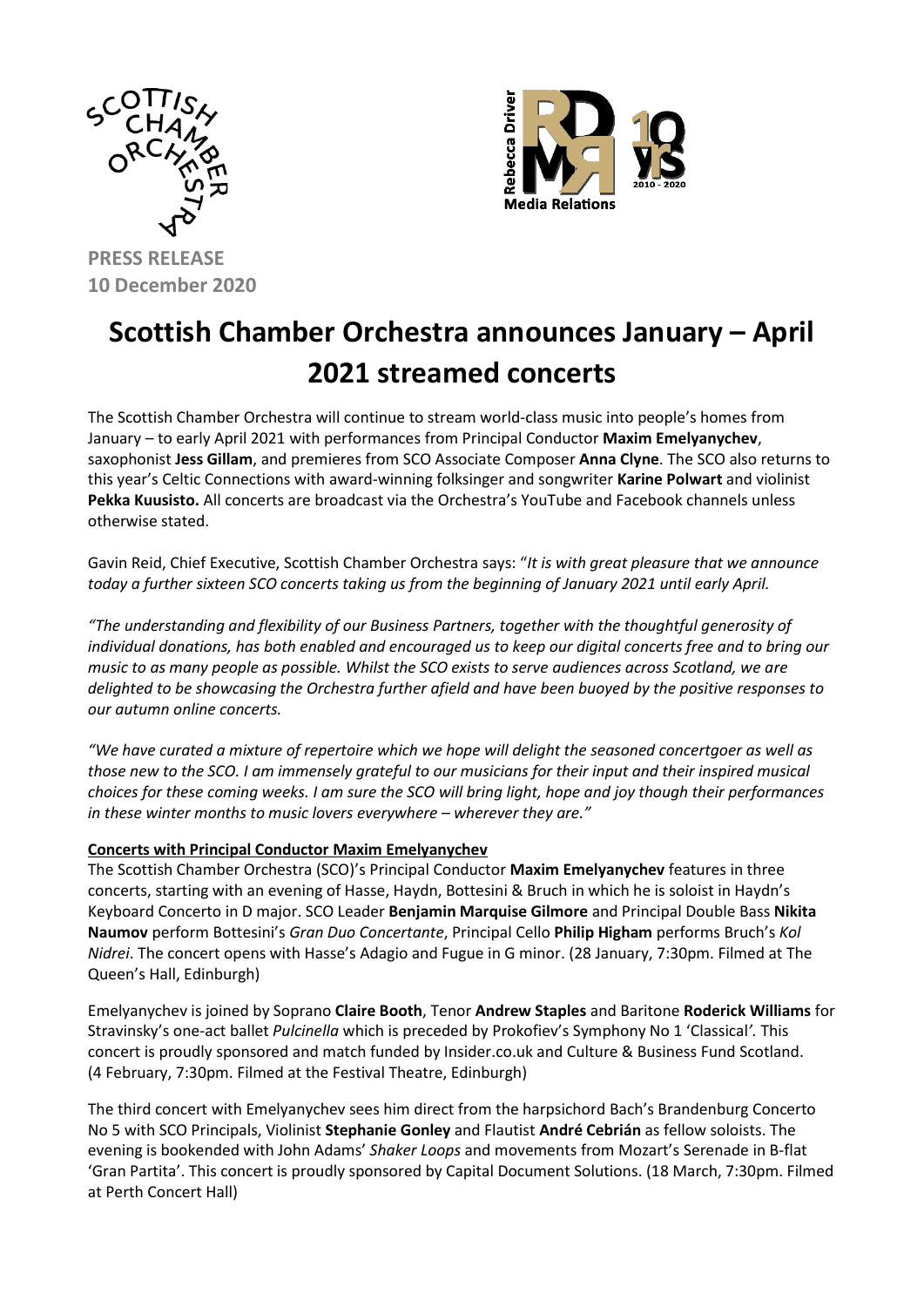#### **SCO Associate Composer Anna Clyne**

SCO Associate Composer **Anna Clyne**'s *Stride* receives its UK Premiere in a British-themed concert conducted by **Andrew Manze**. *Stride* is co-commissioned by SCO, Australian Chamber Orchestra, Lausanne Chamber Orchestra and River Oaks Chamber Orchestra. It draws inspiration from Beethoven's Piano Sonata No 8 in C minor 'Pathétique'. Clyne took melodic, rhythmic and harmonic fragments from each movement from the Sonata and developed these in the three corresponding sections of *Stride*. The title derives from the striding left hand octave leaps in the first movement of Beethoven's work which Clyne uses as a tool to propel the work forward. The programme also includes Butterworth's *A Shropshire Lad* sung by Baritone **Benjamin Appl**; Haydn's Symphony No 99; and Vaughan Williams' *The Lark Ascending* performed by **Benjamin Marquise Gilmore**. (4 March, 7:30pm. Filmed at Perth Concert Hall)

Oboist **François Leleux** directs SCO Wind Soloists in the World Premiere of Clyne's *Overflow* which is inspired by Emily Dickinson's poem *By The Sea*, in which the reader experiences the ocean's power over the poet's imagination – both alluring, unsettling and dangerous. The piece takes its title from the line 'would overflow with pearl' which reminded Clyne of an image from Jalaluddin Rumi's poem *Where Everything is Music*, whereby the tiniest motion of a pearl on the ocean floor can cause great waves above. The opening sonority of *Overflow* also draws inspiration from Rumi's words of a 'slow and powerful root that we can't see,' with a low B-flat, the lowest pitch of the ensemble, emerging from silence. The programme also features Raff's Sinfonietta, and Strauss' Suite in B-flat Op 4. This concert is proudly sponsored by the Institut français d'Écosse. (8 April, 7:30pm. Filmed at Perth Concert Hall)

#### **Seek The Light**

As the dark days of winter open out, *Seek The Light*, in association with **Celtic Connections**, offers a programme of music and song suffused with light, lyricism and hope. Finnish firebrand **Pekka Kuusisto**  directs the SCO from the violin. He is joined by award-winning folksinger and songwriter **Karine Polwart**, and her bandmates **Steven Polwart** and **Inge Thomson**, in a selection of songs orchestrated by **Pippa Murphy**. Illuminated by supernovae, summer-seeking birds and nature spells, Karine's songs are interwoven with Sibelius' virtuosic and haunting Six Humoresques for solo violin and chamber orchestra. (29 January, 7:30pm. Filmed at the Festival Theatre, Edinburgh)

#### **Other Highlights**

**Matthew McVarish** plays the roles of the Narrator, Devil and Soldier in a performance of Stravinsky's *The Soldier's Tale* conducted by **Gordon Bragg**. (7 January, 7:30pm. Filmed at The Queen's Hall, Edinburgh)

An SCO chamber ensemble performs Dvořák's *Miniatures*; David Matthews' arrangement of Krása's Suite from *Brundibár*; the final movement from Hass' String Quartet No 2 'Wild Night' which invokes the air of a fiesta; and Martinů's *La Revue de Cuisine* (14 January, 7:30pm. Filmed at The Queen's Hall, Edinburgh). Baritone **Marcus Farnsworth** is the soloist in JC Bach's Lamento *Ach, daβ ich Wassers g'nug hätte* in a programme that opens with Schop's Pavane a 6 and also includes Telemann's Cantata *So grausam mächtig ist der Teufel*; Muffat's *Sperantia Gaudia*, from Florilegium Primum; Biber's Serenata *The Night Watchman*; and Froberger's Toccata III. (21 January, 7:30pm. Filmed at The Queen's Hall, Edinburgh)

**Peter Whelan** directs the first concert of the New Year, opening with Joseph Bologne, Chevalier de Saint-Georges' overture to his opera *L'Amant Anonyme* and continuing with works by Mozart including his arrangement of Handel's overture to *Acis and Galatea*. Mezzo-Soprano **Katie Bray** sings 'Parto, parto ma tu ben mio' from Mozart's last opera *La Clemenza di Tito* and the Laudamus Te from his Mass in C minor. The concert closes with Mozart's Symphony No 36 'Linz'. (11 February, 7:30pm. Filmed at Perth Concert Hall)

**Kristian Bezuidenhout** joins the Orchestra for a concert of two Mendelssohn works. The programme opens with his String Symphony No 12 in G minor directed by **Stephanie Gonley** and then the two artists appear as joint soloists in his Concerto in D minor for Violin, Piano & Strings. This concert is kindly supported by Colin and Sue Buchan. (25 February, 7:30pm. Filmed at the Festival Theatre, Edinburgh)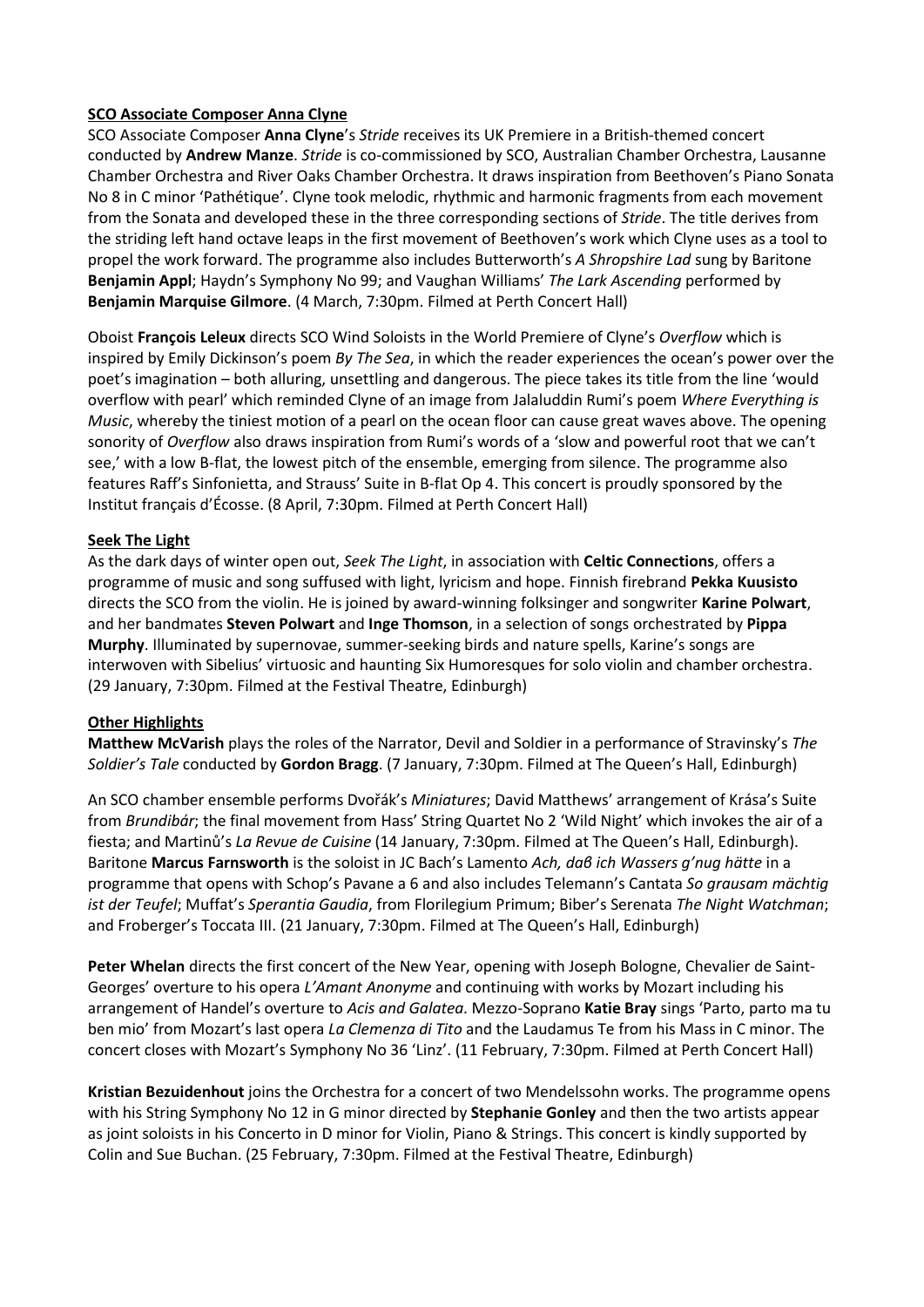Saxophonist **Jess Gillam** makes her SCO debut performing Bryars' *The Green Ray*, which is inspired by an atmospheric phenomenon seen at sunset in the West of Scotland just as the sun touches the horizon. Conducted by **Joana Carneiro**, the concert opens with Ives' *The Unanswered Question* and closes with Beethoven's Symphony No.1*.* This concert is proudly sponsored by Pulsant. (11 March, 7:30pm. Filmed at Perth Concert Hall)

The musical adventure *Stan and Mabel*, written and illustrated by **Jason Chapman** and set to music by **Paul Rissmann**, is a fantastic introduction to classical music for younger children and ideal for 4-8-year olds. Made possible by the generous support of Baillie Gifford, whose sponsorship enables the SCO to reach thousands of people in communities across Scotland, the concert will see children's TV presenter **Chris Jarvis** narrate the story of how Stan and Mabel came to audition for the Greatest Orchestra in the World. Conducted by **Gregory Batsleer**, *Stan and Mabel* will be accompanied by a host of specially created digital resources and activities. (5 March, schools' performance & 13 March, public, online broadcast. Filmed at Perth Concert Hall)

Bringing this collection of concerts to a close, Pianist **Susan Tomes** joins SCO players in a performance of Mozart's Piano Quartet in G minor and Fauré's Piano Quartet in C minor. (25 March, 7:30pm. Filmed at The Queen's Hall, Edinburgh)

# **Laidlaw Live Series**

Live lunchtime concerts from the Laidlaw Music Centre at the University of St Andrews, where the SCO is Orchestra in Residence, continue from January – March 2021. SCO musicians perform Britten's Phantasy Quartet, Op 2 Quartet, MacMillan's *Tuireadh*, and Prokofiev's Quintet in G minor, Op 29 in February (3 February, 1:10pm) and music by Purcell, Reich, Pärt, Howard and Andriessen in March. (17 March 1:10pm, both concerts are streamed live via the SCO and University of St Andrews' Music Centre YouTube and Facebook channels)

For full listings<https://www.sco.org.uk/whats-on>

# **For further information and images please contact:**

Rebecca Driver Media Relations Tel: 07425 151 458 Email: ruth@rdmr.co.uk Web: [www.rdmr.co.uk](http://www.rdmr.co.uk/)

# **Notes to Editors**

# **MAXIM EMELYANYCHEV**

PRINCIPAL CONDUCTOR EARLY CAREER

- $\triangleright$  An outstanding representative of the younger generation of Russian conductors, Maxim Emelyanychev was born in 1988 to a family of musicians. He received his music education (conducting and piano) in his home city Nizhny Novgorod and in Gennady Rozhdestvensky's conducting class at the Moscow Tchaikovsky Conservatory.
- $\triangleright$  Shortly after his conducting debut at the age of 12, he was invited to conduct by several of the international baroque and symphonic orchestras in Russia.
- ➢ In 2013, he became the Principal Conductor of the historically informed orchestra Il Pomo d'Oro and Principal Conductor of the Nizhny-Novgorod Soloists Chamber Orchestra.
- ➢ In 2014, he conducted Mozart's *Don Giovanni* at the Teatro de la Maestranza in Sevilla and these critically acclaimed performances were swiftly followed by a series of symphonic guest engagements in Europe.
- $\geq$  2020/21 Season engagements include conducting the opera of the Geneva Grand Theatre in Mozart's *La Clemenza di Tito* and the Toulouse Théâtre du Capitole in Mozart's *Le Nozze di Figaro*. Debuts with Orchestre de Paris, Atlanta Symphony Orchestra, Münchner Philharmoniker, London Philharmonic, Luxembourg Philharmonic, Swedish Radio Symphony Orchestra, Accademia